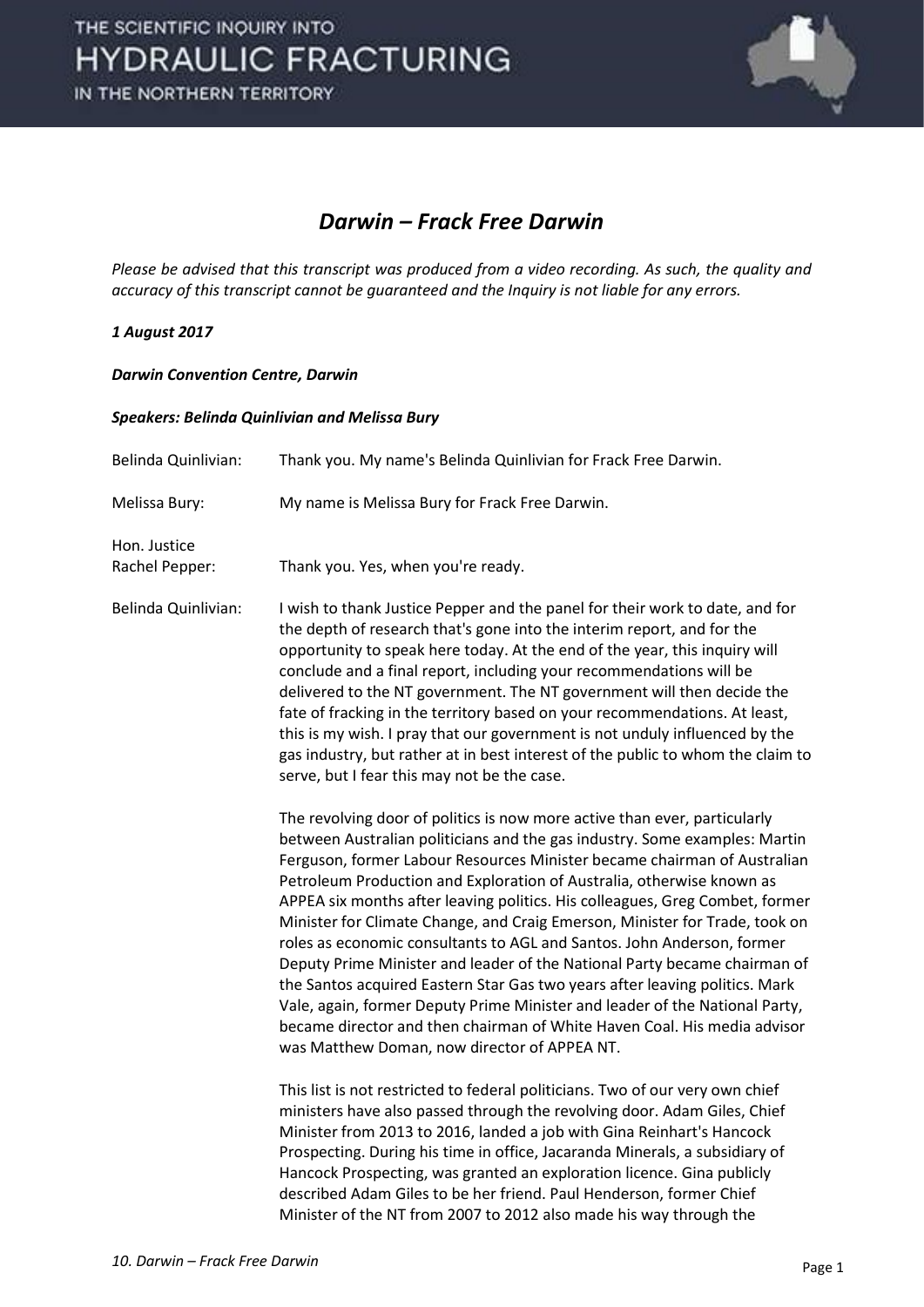

revolving door to become founding partner of Bespoke Territory. Bespoke Territory is directly associated with Bespoke Approach, a lobbying company for Santos, whose directors include former South Australian Premier, John Olsen, and former Federal Labour Senator, Nick Bulkus.

 APPEA's own list, according to the article I refer to, which will be included in our written submission, includes no less than 10 previous government employees in varying roles including Communications Director, Principle Media Advisor, Senior Policy Advisor, and Ministerial Advisor. There are another 18 names listed in this article of government employees turned gas industry employees. The revolving door between politics and the gas industry is problematic, and profoundly undermines democracy in this country.

 Adding further to the public's distrust of political decision-making is the influence of Australian politics via political donations. The resources industry was the third largest political donor in the 2015/2016 financial year, the property and construction industry coming in first, followed by the big banks/financial insurance industry, coming in second. Until the political donation process is reformed into a fairer system, the purchase of political persuasion will continue to create potential bias between industry and politics.

 The third reason for community distrust relates to tax, or rather, lack of tax paid by large firms. The resources in energy industries in the 2014/2015 financial year had the largest proportion of firms paying zero tax, coming in at 60% according to data released by the Australian tax office. This is not to say that there has been illegal activity in the zero tax activities, but it may be more likely that large corporations might be able to afford the best tax lawyers to shift perceived profit to low or no tax jurisdictions.

 With the revolving door in full swing, political donations sky high, how are we, the general public, to influence the decision-makers when we must compete with the heavy-leaning influence of the gas industry and their privileged access? How can we feel confident that our elected representatives are looking the public's best interests, and not the industry's or their own? How can we make sure that our voices are heard? There is, as I can see it, an easy solution. Let the people decide. I call upon the panel to include in their recommendations to government in the final report that if onshore, unconventional gas mining is to proceed, then it must be passed by a referendum for democracy's sake. Thank you.

Melissa Bury: Throughout my reading of the interim report put forward by the panel, there were understandably and unexpectedly, a great number of incidences of the word 'mitigate'. Virtually for every risk that was talked about in the report, the perceived solution was to mitigate the risks, or reduce the risks. Before I go any further, I'd like to make it known to the panel that through my role as a volunteer with Frack Free Darwin, I do have, myself, and Belinda, and others, have a good deal of interaction with the public here in the territory, particularly in Darwin. And have what I would fairly confidently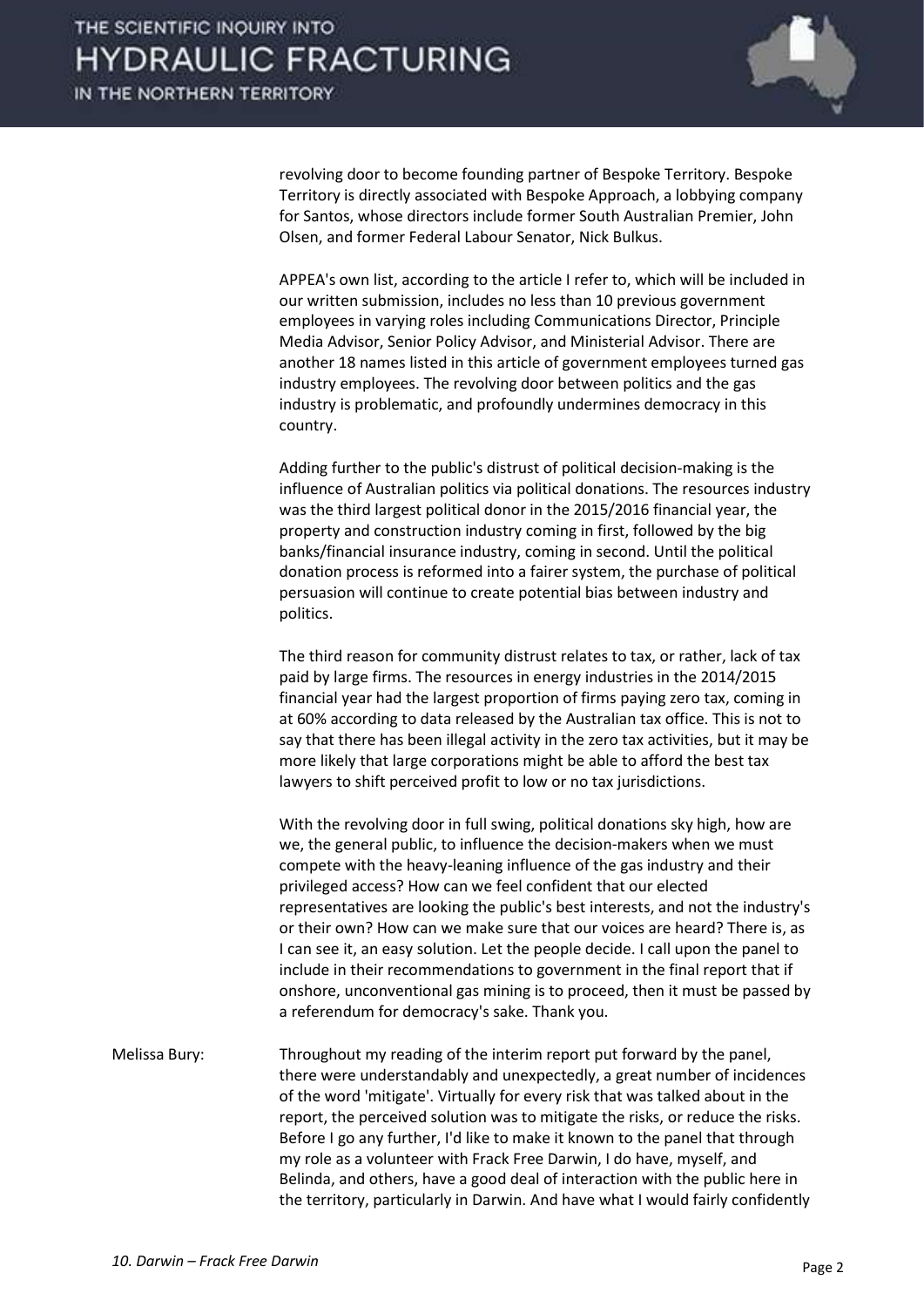

call a clear understanding of the kinds of concerns that Darwinites have around fracking, and also a pretty clear understanding of the general feeling.

 In light of that, I might point out that I go some way to speak on behalf of a great number of territorians. The overwhelming sentiment that I get from those people I speak to is that the bottom line is that no amount of regulation, monitoring, and best practise can make hydraulic fracturing safe. There are simply too many things that can go wrong, even when everything is done right and by the book. Even when a robust regulatory framework is in place and adhered to by all parties, there are simply too many things that can go wrong, too many ways in which the environment, particularly our water, can be contaminated.

 Water is a finite resource, as we all know. We cannot create rainfall, we cannot replenish our aquifers, so we have a responsibility to care for the water we have, and to make responsible choices about its use and the risks we expose it to. Fracking is an extremely water-intensive process, and I put it to the panel that handing over effectively billions of litres of our precious water to the gas companies, so that they can carry out a practise that puts both underground and surface water at risk of contamination, is not a responsible choice. It needs to be remembered that whether or not to undertake unconventional gas fracking in the NT is a choice. In spite of what industry would have us believe, we do not have a gas shortage crisis here in Australia. This nation is already producing so much gas that we are exporting it overseas. Further, we have other means of producing electricity that are both safer and sustainable.

 I'd like to talk for a moment about frack fluids. The interim report states that where adequate toxicological information is available, the chemicals used in fracturing fluid appear to have low toxicity and at the concentrations used would be unlikely to present an acute health risk. I have two concerns here and these are echoed by many people that I hear from. Firstly, there are substantial knowledge gaps with regard to the chemicals used in fracking fluid and further gaps in knowledge about the human health risks posed by those chemicals. While industry, again, is keen to point out that chemical additives make up less than 2% of fracturing fluids, this nevertheless translates into large quantities of chemicals. If the chemicals constitute just .5% of the fracking fluid, then in the fracturing of a typical shale gas well in the U.S., about 75,000 litres of chemical, or two road tanker loads, will be used.

 Because of these huge quantities of chemicals, the problem of nondisclosure of the exact chemicals being used by industry becomes a real issue. From a risk management perspective, it is difficult for regulators to assess the risks posed by chemical additives if it is not known what those chemicals are. Even if those chemicals were forcibly disclosed, with a great number of those chemicals, there is no reliable information about their long-term health effects on humans anyway. If that is not a large knowledge gap, then I'm not sure what is.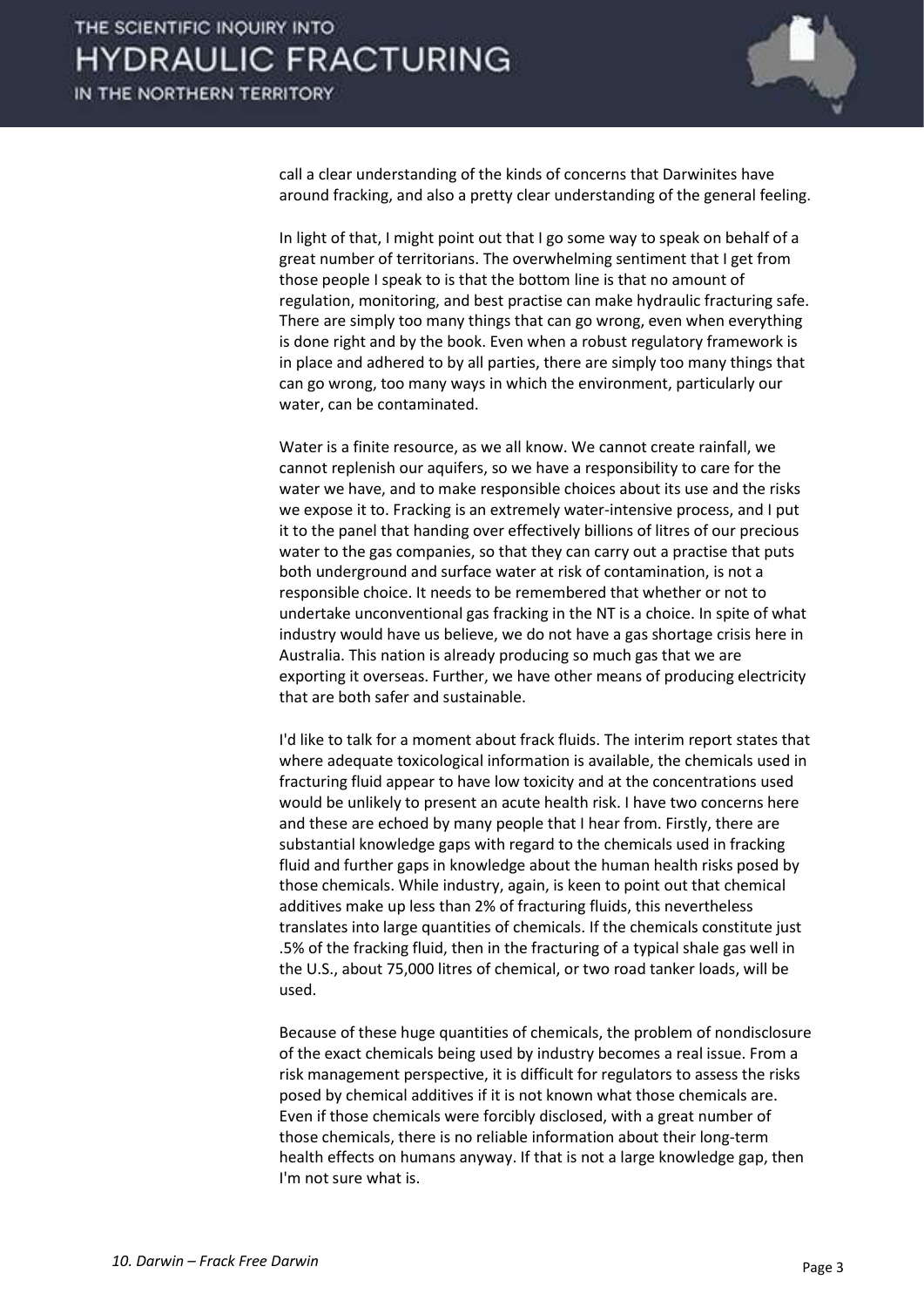

 I also have concerns about being reassured that the chemicals we do know about pose no acute health risk to humans. As I pointed out in my earlier submission to the panel, earlier this year, the sort of health effects that can occur as a result of exposure to those chemicals used in fracking, and importantly to mixtures of those chemicals include effects on the immune system, the nervous system, liver and kidney toxicity, reproductive issues, cancers, respiratory and cardiovascular illnesses, and psychological effects. Whether these health effects are acute or chronic, they are substantial health effects, and that should be considered unacceptable.

 There are studies that suggest that people may be exposed to these hazards through contaminated land from chemical spill or inappropriate disposal of wastes, through contaminated surface and ground water supplies, or through pollutions in the air from fugitive emissions, dust from contaminated land, the operation of machinery, and the evaporation of produced water in holding ponds. It has been established in addition to the toxic chemicals found in fracking fluid the produced water that returns to the surface after the well has been drilled includes contaminants that occur naturally underground, but can be harmful to human health. Because many new wells are required to be drilled to keep unconventional gas fields commercially viable, it is not appropriate to consider the impact of a well in isolation. Rather the impact of large amounts of drilling fluid components across many, many wells within an area needs to be considered in assessments of unconventional gas industry impacts, and I trust this is being done. The cumulative impact must also be considered when assessing any other aspect of fracking and its effects on the environment and the wildlife found in the surrounding areas.

 I wish to also remind the panel that the public is very much aware that the gas industry is a short-term prospect that competes with agriculture and tourism, among others, which have a far longer lifespan. One could say an infinite lifespan, provided they are protected. This is something I'm hearing repeatedly in the community.

 On the subject of greenhouse gas emissions, the interim report states that noting that there is a great deal of variability in the literature, the panel concluded that the life cycle, greenhouse gas emissions for shale gas generated electricity is less than half the emissions associated with coal generated electricity. Given that we all know that coal is dirty energy, this figure of half is not a figure to be celebrated or held up as a reason for the development of a shale gas industry here. How much greenhouse gas is produced by electricity generated by renewables such as solar and wind power? We should be considering our energy future as a whole. Renewable energy is a viable option here in the territory and nationally, as well as being sustainable for the long term.

 In addition to all the other reasons not to go down the road of onshore, unconventional gas, it also makes no economic sense to spend substantial amounts of money investing in a short-term fix, and I use the term 'fix' quite loosely, when the industry at best will only be short-lived. It makes far more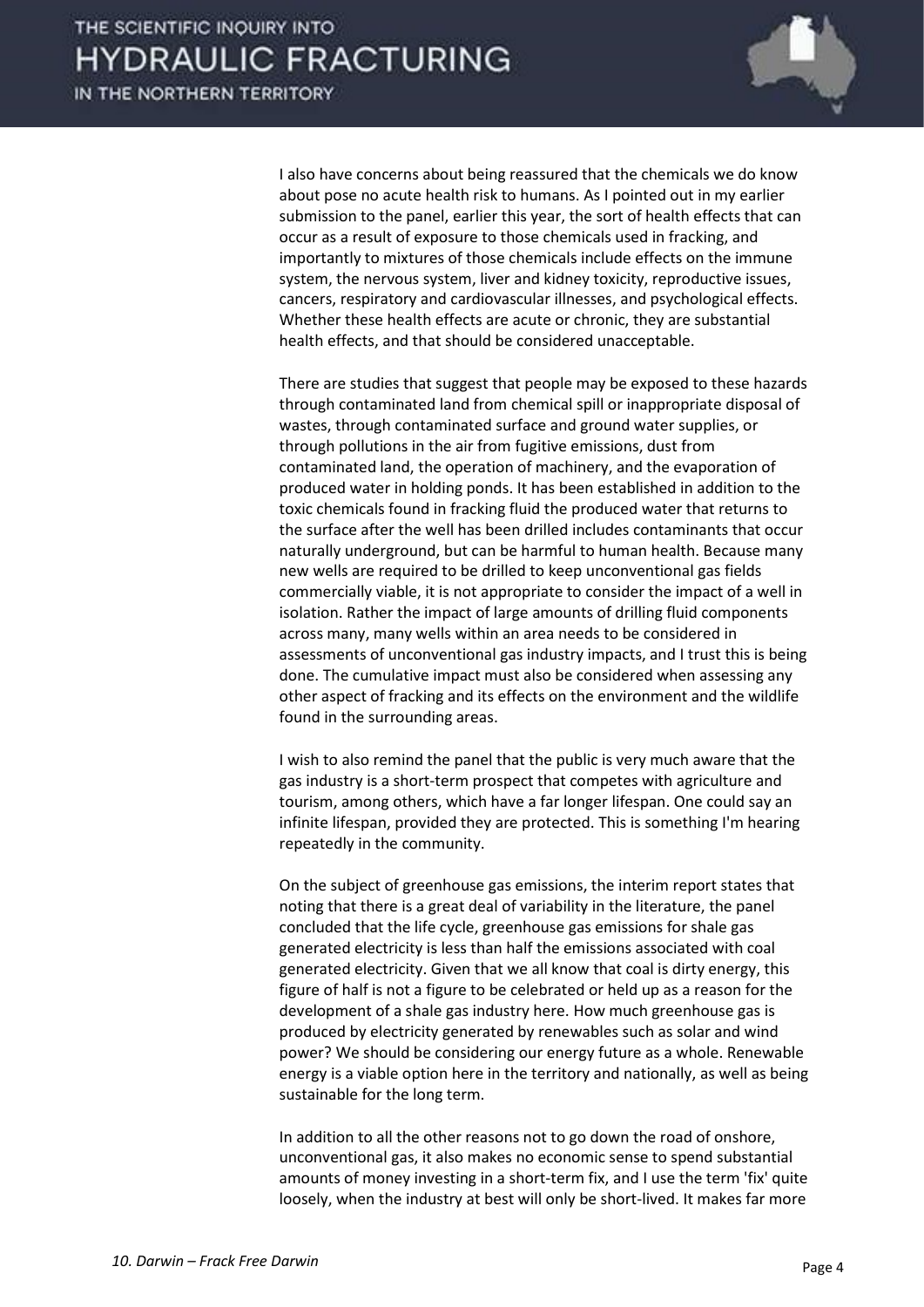

sense on so many levels to invest territory money in a long-term energy source that is healthy, safe, and sustainable into the future.

 Just a point of issue that I don't think has been looked at in depth, and forgive me if I'm wrong, is the issue of the substantial increase in traffic that fracking would bring about. A single horizontal shale gas well will use between 11 and 34 million litres of water, depending on which literature you are reading. If this water is to be trucked in from elsewhere, that will equate to roughly 360 to 1,100 truckloads. Times that by just 20 wells, and we're looking at industrial-sized trucks transporting water up to 22,000 times on our roads. This represents a substantial increase in traffic that not only impacts on residents and potentially tourism operators in the area, but also impacts on the level of air pollution in the area. Given that Stuart Highway is currently the only main road that runs through the territory, we would see major impacts on traffic flow, as well as a substantial increase in the level of road maintenance required.

 As confirmed in the inquiry's interim report, there are a great number of risks associated with the extraction of onshore, unconventional gas. The very best that we can hope for, should the industry go ahead, is that those risks can be mitigated or reduced by the development and implementation of a robust regulatory framework. Indeed, the only assurance that can be offered to the great many Territorians who are concerned about the very real risks associated with fracking is that there will be more robust regulations, and that adherence to those regulations will be monitored.

 The panel has indicated that they intend to consult with the Alberta Energy Regulator in Canada to ascertain the regulatory framework within which the onshore, unconventional gas industry operates there, effectively looking to Alberta as an example of best practise. Of course, my first thought upon reading this was, is the onshore, unconventional gas industry operating safely in Alberta? Unfortunately, the answer is no. According to a recent United Nations environment programme report, of 316,000 wells analysed in Alberta, 4.6% had leaks. That equates to 14,536 leaking wells, and this is in a province that is considered to be operating within a robust regulatory framework. If this is the very best level of risk mitigation that we can hope for, it provides very little reassurance.

 May I say to the panel that I think it is commendable that you will travel to Queensland to visit CSG Operations there, but it is of concern to many territorians who have spoken to me and have read your interim summary that there is no mention of consulting with communities and landholders in that state. Further, I wonder who will be your guide on those visits to CSG Operations. Will it be a representative of the gas industry, a representative of the government, and who else will be present to qualify any potentially misleading claims and ensure that an accurate picture is being presented?

 Can I finish by saying that the great majority of territorians, the very people who would bear the risks of an onshore gas fracking industry in the territory do not consider that the limited benefits outweigh the substantial risks?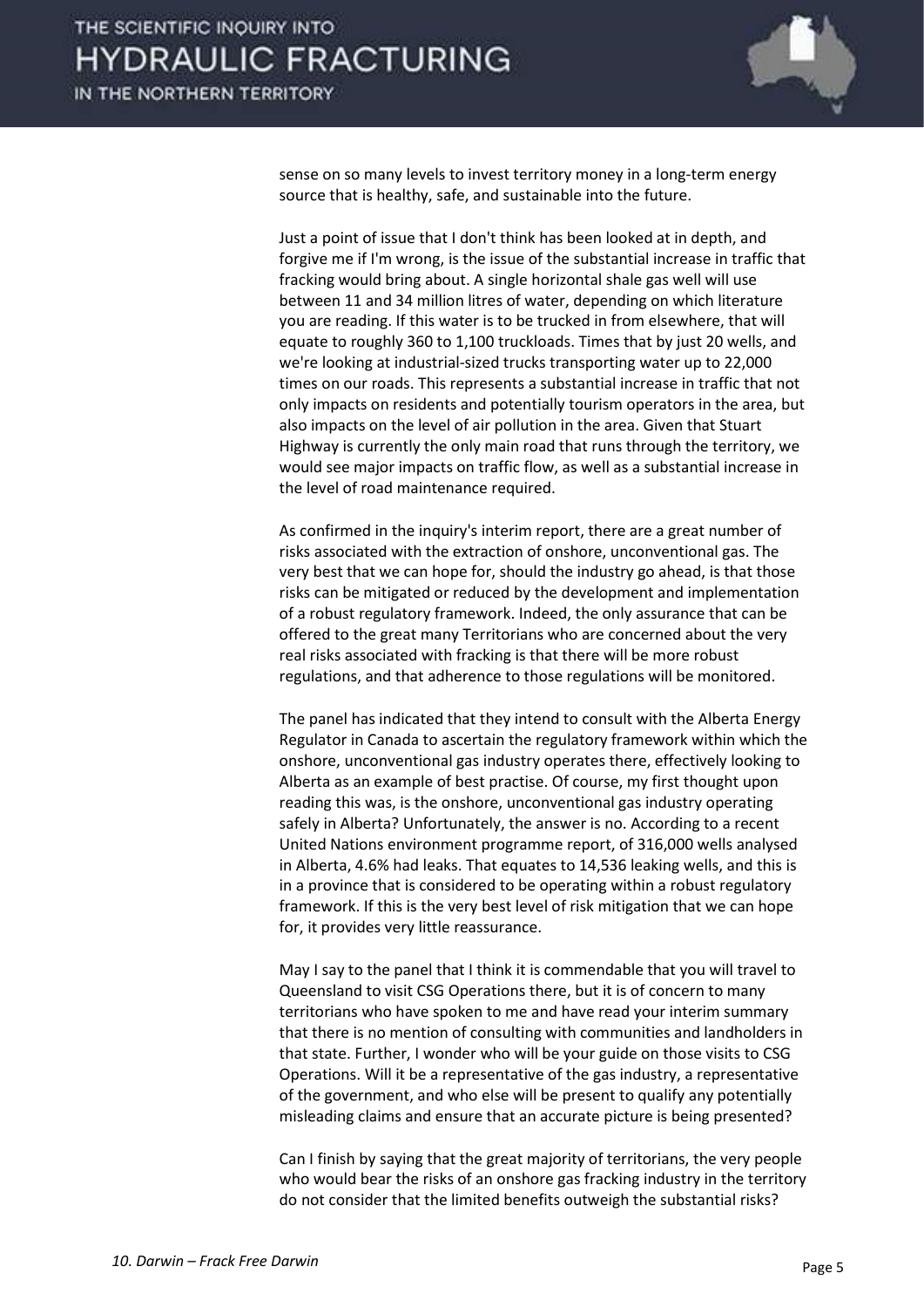IN THE NORTHERN TERRITORY



Furthermore, territorians by and large do not consider the mitigation of those risks to be sufficient cause for the industry to go ahead. Nowhere has it been demonstrated that any amount of regulation, monitoring, and best practise, however robust, consistent, and wide-reaching can make hydraulic fracturing safe. Thank you.

| Hon. Justice<br>Rachel Pepper: | Thank you very much. Just to correct a few things, in terms of Queensland,<br>we have already been.                                                                                                                                                                                                                                                                                                                                                                                                               |
|--------------------------------|-------------------------------------------------------------------------------------------------------------------------------------------------------------------------------------------------------------------------------------------------------------------------------------------------------------------------------------------------------------------------------------------------------------------------------------------------------------------------------------------------------------------|
| Melissa Bury:                  | So, you have been?                                                                                                                                                                                                                                                                                                                                                                                                                                                                                                |
| Hon. Justice<br>Rachel Pepper: | We have consulted with landholders in Chinchilla, Miles, Roma, Dalby.                                                                                                                                                                                                                                                                                                                                                                                                                                             |
| Melissa Bury:                  | You've consulted with landholders?                                                                                                                                                                                                                                                                                                                                                                                                                                                                                |
| Hon. Justice<br>Rachel Pepper: | We have.                                                                                                                                                                                                                                                                                                                                                                                                                                                                                                          |
| Melissa Bury:                  | Great.                                                                                                                                                                                                                                                                                                                                                                                                                                                                                                            |
| Hon. Justice<br>Rachel Pepper: | On both sides of the equation. We did tour gas fields in  Santos gas fields.<br>Because they're Santos-owned gas fields, or at least operated gas fields,<br>obviously that had to be done on auspice by Santos, but we certainly have<br>had consultations with landholders, consultations with various government<br>regulators, as well, and indeed various government departments. We have<br>met with the Coal Seam Gas Centre at UQ. We have spent all last week<br>consulting with people in Queensland.   |
| Melissa Bury:                  | Great. Terrific. That's good to hear.                                                                                                                                                                                                                                                                                                                                                                                                                                                                             |
| Hon. Justice<br>Rachel Pepper: | With respect to the comments about Alberta, the purpose of that<br>consultation is as set out at section 15.3 on page 128 of the interim report.<br>It wasn't necessarily to certainly nowhere there have we indicated that<br>Alberta is best practise, but rather the purpose of the consultation will be to<br>see what there are, and if there is anything there that can be, to use the<br>words, appropriately adapted and applied in the Northern Territory. Those<br>are the two comments I wish to make. |
|                                | In terms of traffic, that was interesting what you said about traffic. Where<br>did you get your figures from that you quoted? Are you going to provide a<br>copy of the figures?                                                                                                                                                                                                                                                                                                                                 |
| Melissa Bury:                  | Yes.                                                                                                                                                                                                                                                                                                                                                                                                                                                                                                              |
| Hon. Justice<br>Rachel Pepper: | Oh, excellent. And has that got footnotes there?                                                                                                                                                                                                                                                                                                                                                                                                                                                                  |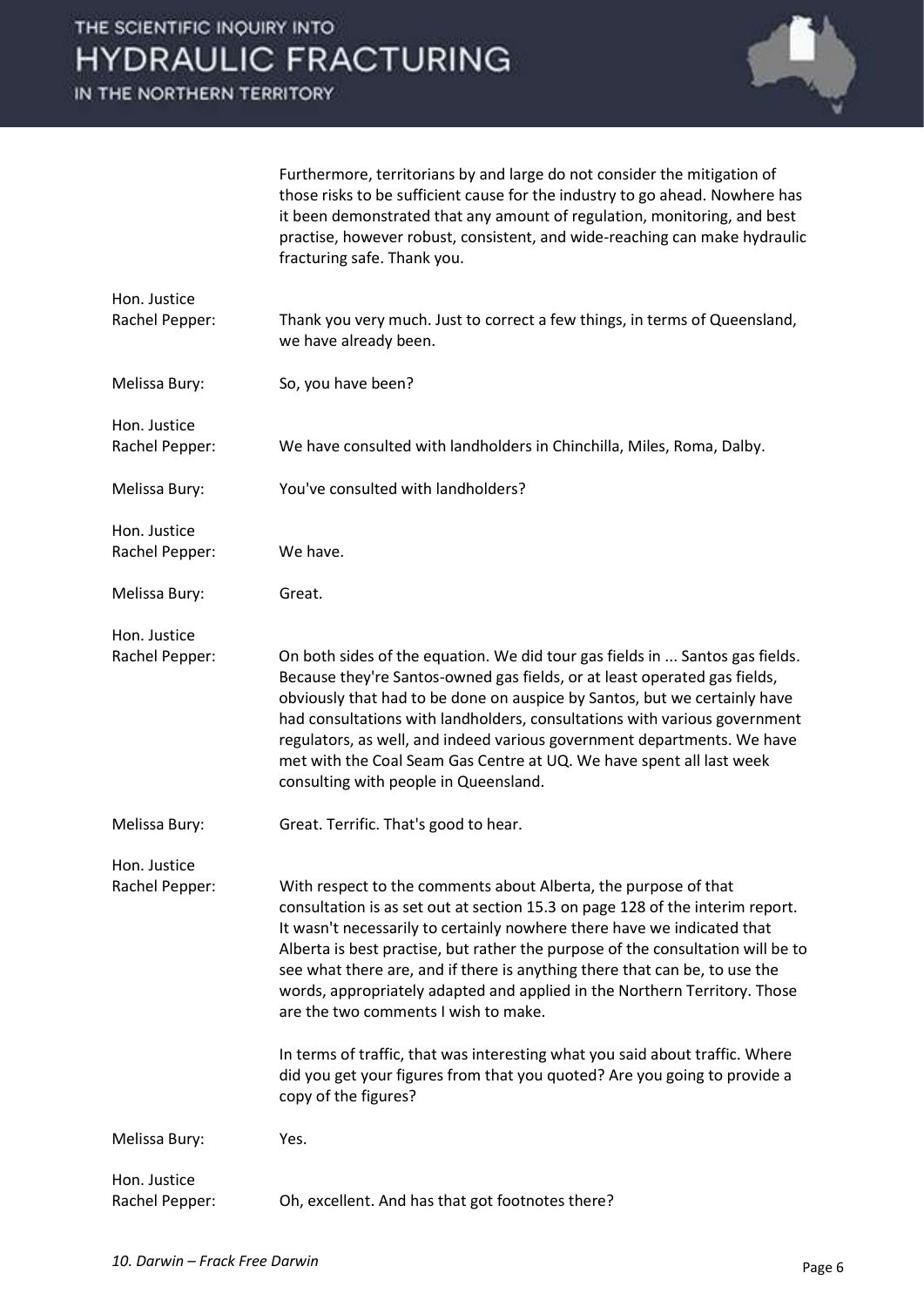# THE SCIENTIFIC INQUIRY INTO **HYDRAULIC FRACTURING**

### IN THE NORTHERN TERRITORY



| Melissa Bury:                  | Absolutely. Yes.                                                                                                                                                                                                                                                                                                                                                                                                                                                                                                                 |
|--------------------------------|----------------------------------------------------------------------------------------------------------------------------------------------------------------------------------------------------------------------------------------------------------------------------------------------------------------------------------------------------------------------------------------------------------------------------------------------------------------------------------------------------------------------------------|
| Hon. Justice<br>Rachel Pepper: | Excellent.                                                                                                                                                                                                                                                                                                                                                                                                                                                                                                                       |
| Melissa Bury:                  | That will be provided.                                                                                                                                                                                                                                                                                                                                                                                                                                                                                                           |
| Hon. Justice<br>Rachel Pepper: | I won't bother you again on that. Thank you.                                                                                                                                                                                                                                                                                                                                                                                                                                                                                     |
| Melissa Bury:                  | Thank you.                                                                                                                                                                                                                                                                                                                                                                                                                                                                                                                       |
| Melissa Bury:                  | Any further questions.                                                                                                                                                                                                                                                                                                                                                                                                                                                                                                           |
| Hon. Justice<br>Rachel Pepper: | Yes. Dr. Jones.                                                                                                                                                                                                                                                                                                                                                                                                                                                                                                                  |
| Dr David Jones:                | You use the term safe a number of times, and I'd just like to tease out a bit<br>more what in your mind or our community's mind is considered to be safe,<br>given that we work and live in an environment, which is not intrinsically<br>completely safe. We're all exposed to certain dynamics of risk. I think it's an<br>important concept, and maybe you could share your feelings with us.                                                                                                                                 |
| Melissa Bury:                  | Yeah. I guess when we talk about safe, we're talking about not exposing<br>ourselves or our environment or our resources to unnecessary risk.<br>Obviously, within modern life, there are many risks that cannot be avoided.<br>That's just the nature of modern life. What overwhelmingly I'm hearing from<br>the public is that it doesn't make sense for us to go ahead and embark upon<br>an industry that has such inherent risks and so many of them when it's not<br>imperative that we do so, and we have other options. |
| Dr David Jones:                | Particularly what you're saying is that society doesn't perceive that the<br>benefits outweigh the risks.                                                                                                                                                                                                                                                                                                                                                                                                                        |
| Melissa Bury:                  | No.                                                                                                                                                                                                                                                                                                                                                                                                                                                                                                                              |
| Dr David Jones:                | Involving in that.                                                                                                                                                                                                                                                                                                                                                                                                                                                                                                               |
| Melissa Bury:                  | No, no, no. Absolutely. That's the overwhelming sentiment that I hear from<br>the majority of public that I speak with. Yes. That there is not enough<br>benefit to make the risks worthwhile and also that what is at stake is so<br>fundamental to so much of what we value here in the territory.                                                                                                                                                                                                                             |
| Hon. Justice<br>Rachel Pepper: | Anyone else?                                                                                                                                                                                                                                                                                                                                                                                                                                                                                                                     |
| Professor                      |                                                                                                                                                                                                                                                                                                                                                                                                                                                                                                                                  |
| <b>Brian Priestly:</b>         | You made a number of comments about the chemicals that are used in<br>fracking fluids, and also important is that we recognise the chemicals that<br>may come up with the produced water  origin. You've emphasised the<br>toxicity of those chemicals, and at the beginning of the chapter, we pointed                                                                                                                                                                                                                          |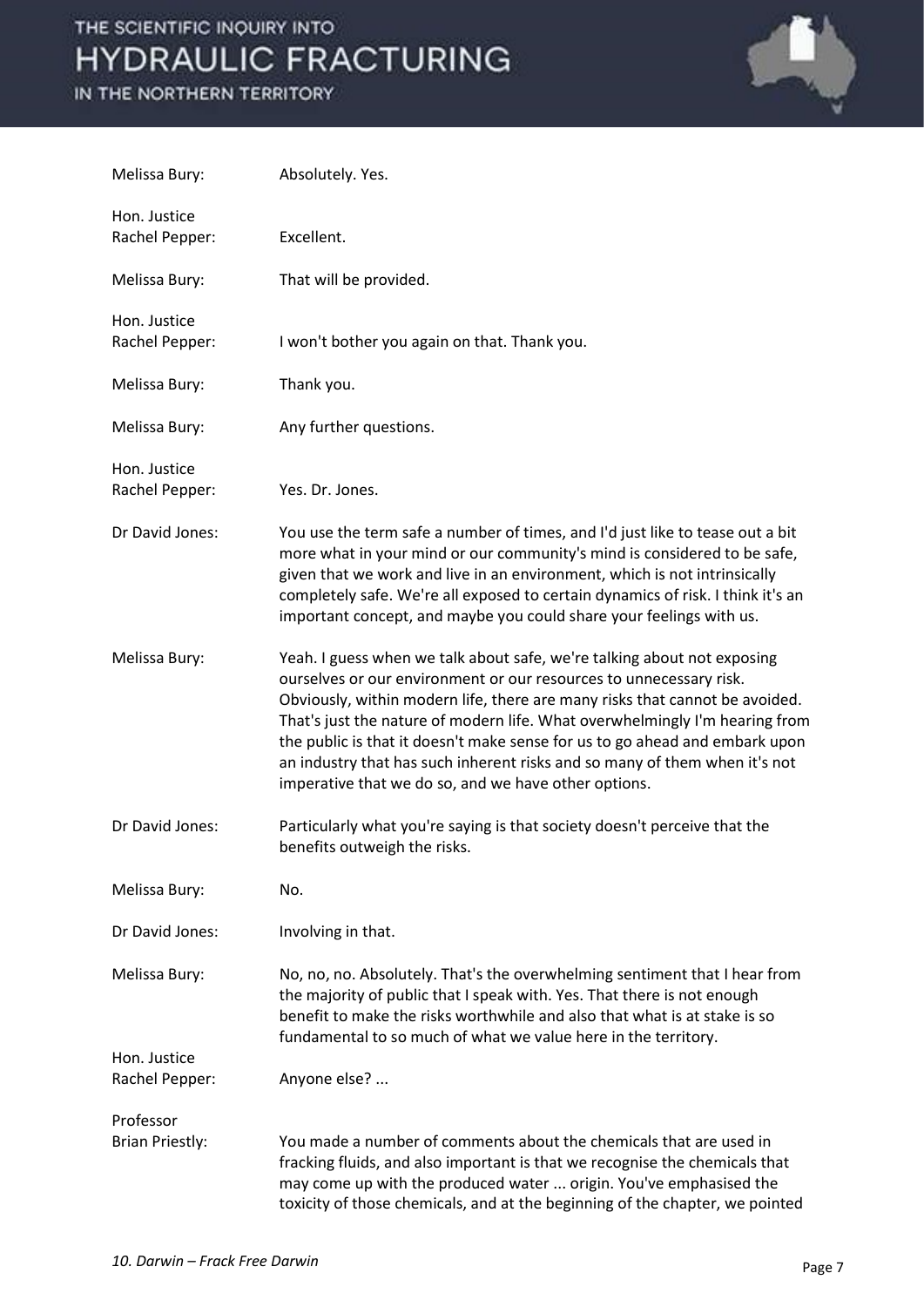

|                                     | out that at least some of them are known to have low toxicity. What you<br>have not commented on is the other element of health risk assessment,<br>which is the exposure pathways. In that chapter on public health, I think<br>we've tried to emphasise the importance of doing site-specific health risk<br>assessments, which would assess the potential pathways for exposure,<br>where there may be people who would be at the end of those exposure<br>pathways. That, I think, is the other element of health risk assessment that<br>you haven't really addressed I think, in your comments. Is that a fair<br>statement?                                                                                                                                   |
|-------------------------------------|----------------------------------------------------------------------------------------------------------------------------------------------------------------------------------------------------------------------------------------------------------------------------------------------------------------------------------------------------------------------------------------------------------------------------------------------------------------------------------------------------------------------------------------------------------------------------------------------------------------------------------------------------------------------------------------------------------------------------------------------------------------------|
| Melissa Bury:                       | I guess I'm not able to cover everything, but  The risks that are presented<br>by the chemicals that are being used are, in many cases, quite substantial<br>risks, as I've pointed out. Dependent upon, obviously, where the fracking<br>would take place for it to go ahead, the likelihood of those risks are bearing<br>fruit with people living in the surrounding areas. It is obviously dependent<br>upon where it takes place.                                                                                                                                                                                                                                                                                                                               |
|                                     | I guess a question with that too is  how much risk is acceptable? You<br>know? How much risk is acceptable? I think there was a section where we<br>talked about a .8 kilometre radius or something. I remember the figure of .8.<br>In your summary, there was talk about there being a low-risk outside of a<br>particular radius. I think it begs the question who decides what is an<br>acceptable risk. Who decides? What is the process that they go through in<br>order to make those decisions about what is acceptable and what's not?                                                                                                                                                                                                                      |
| Professor                           |                                                                                                                                                                                                                                                                                                                                                                                                                                                                                                                                                                                                                                                                                                                                                                      |
| <b>Brian Priestly:</b>              | The issue of acceptability of risk is a thorny one. It's one we're grappling<br>with. In relation to that study that I think you are referring to, it was done<br>with a conventional risk assessment methodology. Looking at the level of<br>exposure inside and outside a particular radius that you mentioned, I think it<br>was .8 kilometres, and the point was made that within the radius of .8<br>kilometres, you calculate the exposure in comparison to health-based<br>standards. The overall exposure was lower than the health-based standard.<br>If you go outside that radius, then the risk estimate drops even lower. That's<br>the point that I was making, that even with toxic chemicals, there is virtually<br>no risk if there is no exposure. |
| Melissa Bury:                       | Yeah, and I guess we're talking only about human risk in that instance too,<br>now aren't we?                                                                                                                                                                                                                                                                                                                                                                                                                                                                                                                                                                                                                                                                        |
| Professor<br><b>Brian Priestly:</b> | Correct. Yes. That's a very important point to make.                                                                                                                                                                                                                                                                                                                                                                                                                                                                                                                                                                                                                                                                                                                 |
| Melissa Bury:                       | Thank you.                                                                                                                                                                                                                                                                                                                                                                                                                                                                                                                                                                                                                                                                                                                                                           |
| Hon. Justice                        |                                                                                                                                                                                                                                                                                                                                                                                                                                                                                                                                                                                                                                                                                                                                                                      |
| Rachel Pepper:                      | Dr Andersen. Yes.                                                                                                                                                                                                                                                                                                                                                                                                                                                                                                                                                                                                                                                                                                                                                    |
| Dr Alan Andersen:                   | Ms. Bury, I wanted to follow up on your comment how there's a widespread<br>perception among the public that the risks just outweigh the benefits, or at                                                                                                                                                                                                                                                                                                                                                                                                                                                                                                                                                                                                             |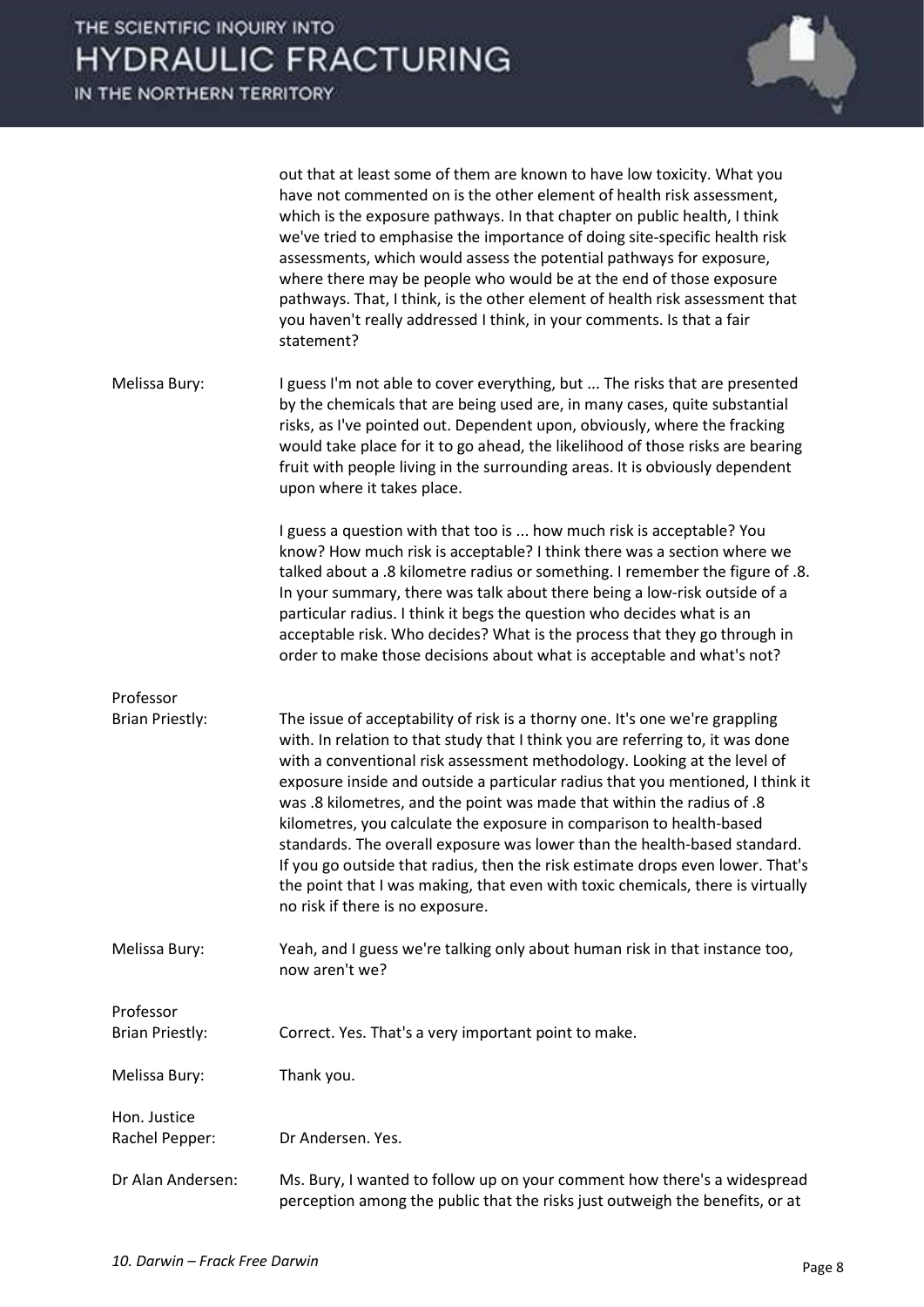### THE SCIENTIFIC INOUIRY INTO **HYDRAULIC FRACTURING**

IN THE NORTHERN TERRITORY



least the other way around. Benefits are not worth the risks. I just wanted to ask, from your perspective, what would the benefits need to be do you think, in order to outweigh the risks?

Melissa Bury: That's ... I don't know that, given the great number of risks, and the great number of ways in which those risks can be realised, and the fact that there is, so far, no widespread fracking operation anywhere in the world that I've heard about where these risks don't bear fruit, it's very hard to say that anything would make it worthwhile for us to bear these risks. To go ahead with an industry that is this inherently risky. I mean, the bottom line is we're talking about ... contamination of water, primarily. Contamination of land and the effects on human health and the environment. These are really big issues. These are fundamental issues, and I don't know, looking at a big picture of this, I don't know what it is that could possibly make risking our very water and our environment worthwhile.

Do you have anything to add to that?

Hon. Justice Rachel Pepper: Sorry. Dr Beck.

Dr Vaughan Beck AM: I was just going to pick up on the point that you were discussing in relation to the comparison between gas and coal. You made some observation about that in the context of renewables. The report does make that comparison, and it does note that the emissions from gas fire generation is approximately half that from coal fire generations. That is in the report, and you acknowledged that too. Just looking forward, I think most of us would aspire to a carbon-free world, but we are in a transition. We are in the process of finding that some coal fire generation plants are closing, and at the moment, the industry doesn't seem to be replacing them with additional coal fire power stations.

> So, there is that movement to renewables with wind and solar, but as we found, for example in South Australia, there are concerns about the security and reliability. There's the need to balance the intermittency with alternative sources to smooth out the fluctuations and attempts the stage we've made of that in terms of the Tesla factories and so forth. In the Finkel report that has done a very comprehensive review on the future of the national energy market out to the mid-30's and into the 50's, it's noting that gas in some ways is there. It is in the process of producing electricity, but it's more in the support role, an increasing support role, for renewables to come in and take on a peaking role when the renewables are there either for availability or similar reasons.

> Gas is seen to be supporting the further introduction of renewables because renewables are certainly coming down, but in order to get to that aspirational goal of no carbon emissions, we also have to back that up with factories. That combination is expensive at the moment, and so there is that transitional phase that we're moving in and Finkel report does acknowledge